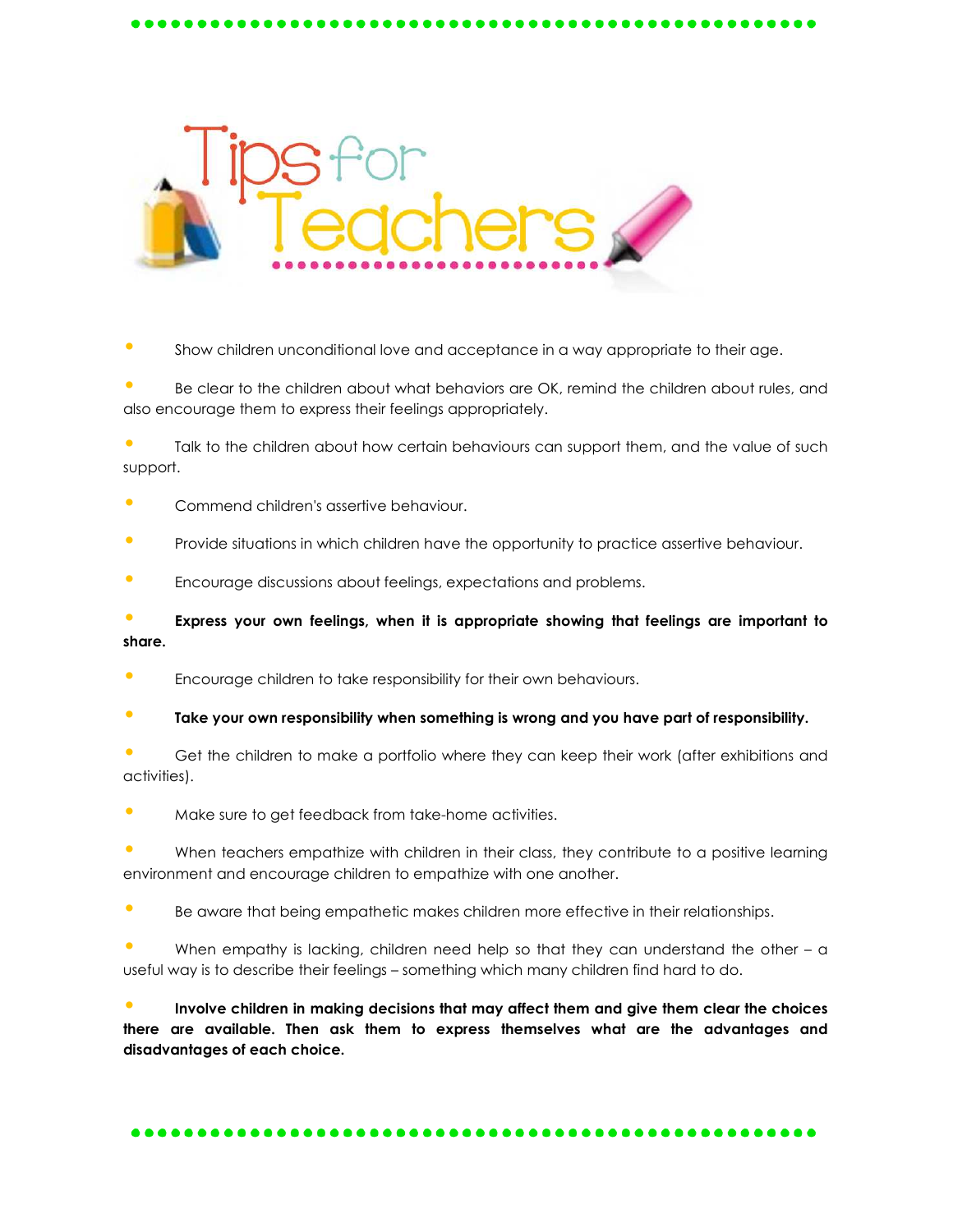• By involving children in the decision-making process, we will see greater cooperation, collaboration, positive motivation, self-esteem and autonomy.

**•** Identify how children's strengths can contribute to others in the school community.

• Establish a network with children from other classes who have similar interests, and organize meaningful activities together.

• Discuss the children's dreams for the future.

## • **Show your interest about children's activities that happen outside school and are important to them (e.g. dance lessons, music lessons, athletic activities). If children share with you an important information (e.g. a music concert that he/she is going to have) remember to do follow up questions showing your real interest.**

• Remember that having meaningful relationships with adults is one of the most important factors in helping children succeed in life.

- **•** Inspire the children and show that you believe in them.
- Challenge the children's negative thoughts.

## • **Model yourself by change negative thoughts to positive ones and explain the process you may came through in order to make it.**

• Teach the children goal-setting, increasing their thinking strategies and agency (sense of independence, autonomy, freedom).

- Notice, analyse, and celebrate children's successes, emphasizing their own efforts.
- Be honest, realistic, and specific with the children.
- Plan challenging and meaningful tasks, achievable for each child.
- Get the children to set their own rewards for their achievements.
- **•** Listen to what the children have to say, giving them chances to explain their ideas.

Let the children be as independent as possible, taking responsibilities and experiencing consequences.

- Be positive about your children's futures and encourage them to express their opinions.
- Be aware that you are a role model for your children.

• Initiate and encourage volunteering on the part of the children in the school and the community.

Use everyday experiences to talk about children's rights and responsibilities.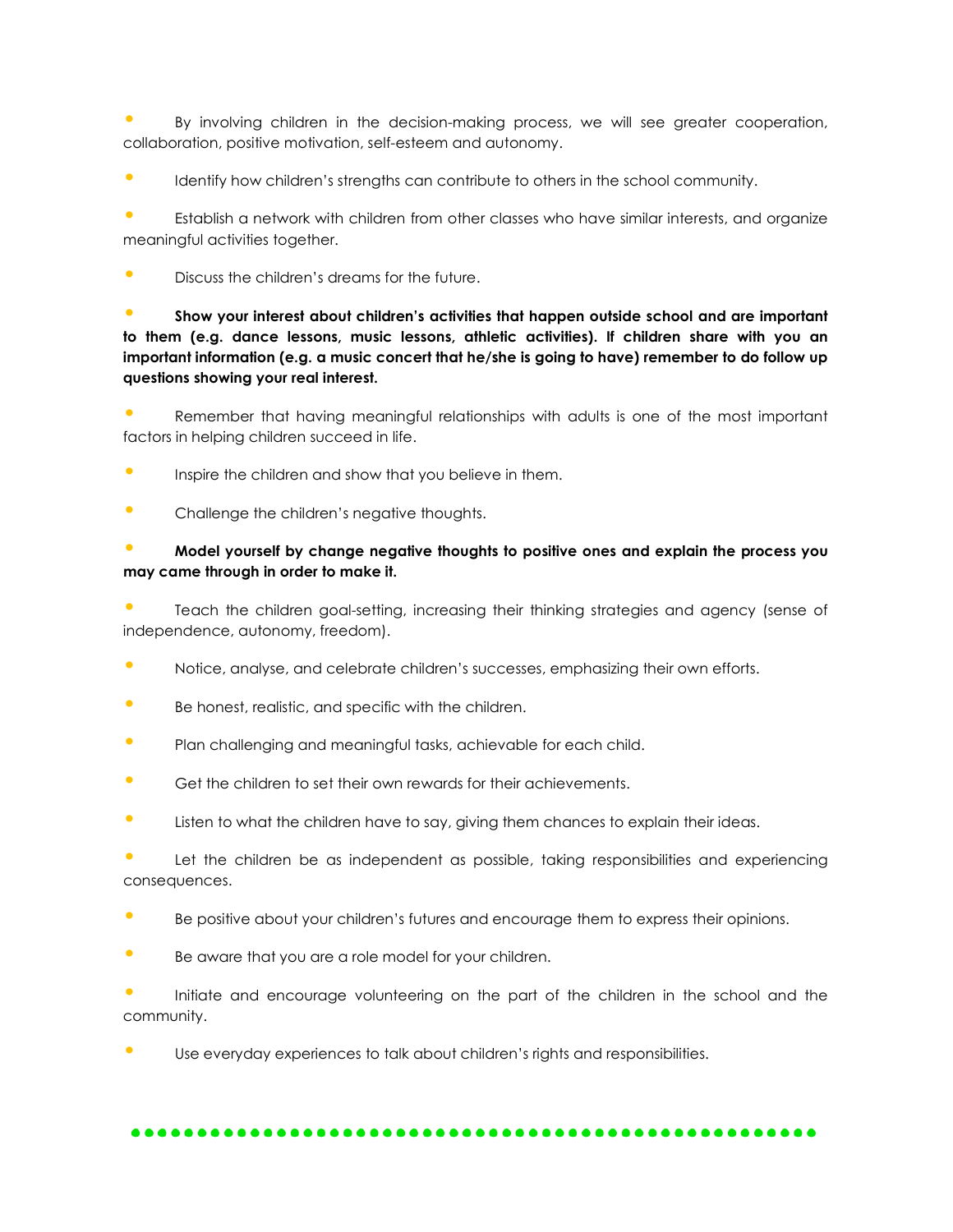• Expose children to various types of activities, so that their can discover their unique strengths, special interests and talents.

• Create a forest corner, called Hedgehog and Squirrel. Put a panel (of some kind) on the wall, with a pocket for each child. There should be a little doll in each pocket (little Ann or Tom), and little masks for the four basic emotions. Each child can take his/her doll home and dress it with their parents' help. The doll can be taken to the forest corner where it can complain … or just talk to Tom and/or Ann (two big dolls). According to a pre-set schedule, or in exceptional situations, the big Tom or Ann doll can be taken home.

• Put slogans for the children in visible places in the classroom: "We will solve a problem without fighting; fighting makes things worse!" "Separate the problem from the person – focus on the problem!" "When we agree – everybody is a winner!" (for preschool children, illustrations with the same meaning).

• Help the children to understand that sometimes there are problems, conflicts or disagreements, but that they can learn how best to manage them when they occur.

• Promote and help children to think and collect information in order best to identify the problems.

Use everyday problems in the classroom to promote a creative, diverse thinking process. Young children need many opportunities to practice problem-solving skills. Give children chances to think on possible solutions to their own daily problems to enlarge their ability to solve problems. Create a school environment where children feel good on offering suggestions for problem-solving situation. Assign different problems to groups and keep student's attention on how many different solutions can be found on the same problem.

• Incorporate problem-solving skills into challenging class situations, helping the children to think about solutions before acting.

• Promote perseverance and optimism for effective problem-solving in everyday problem situations

• Use everyday problems in the classroom to give opportunities for the children to evaluate solutions, in terms of the time and effort needed and their results. This is in order to explain to the children that the best solution to a problem can be defined in terms of its potential to solve the problem, change in personal and social well-being, and the time/effort required.

• When possible, let the children participate in classroom decisions; they will feel they are contributing to something, and become more responsible for the decisions.

• Model creative problem-solving steps with the children, parents, and staff members whenever there is an opportunity.

• build a healthy and trusting relationship with your pupils, will help children to feel more comfortable at school and ask for help when they are in trouble. Teacher can keep some minutes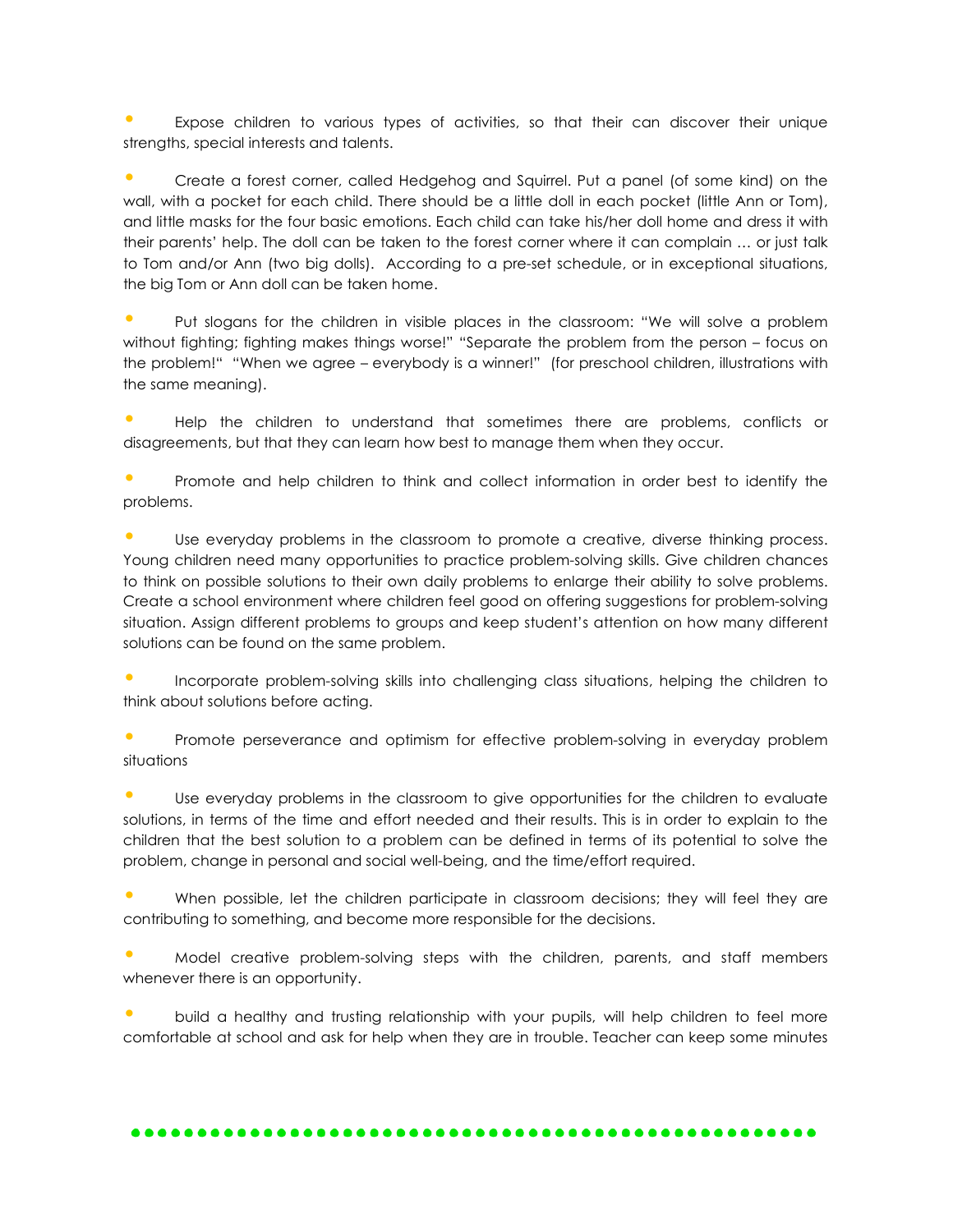at the end of the day to ask children to share their worries and needs writing them anonymously on a piece of paper. Teacher collects all papers in a "Box Help" and selects some of the papers to manage discussions on strategies to cope difficulties.

• it's importance to emphasize students achievement, teacher can create the 'helpful board' which highlights pupils' weekly in helping the others.

• Uniqueness and diversity can be celebrated using children's names frequently and also greeting them at the door by name

• A warm school climate can be encouraged by teaching children to prepare gifts to give to friends and relatives to remember them on special days (Christmas, Easter, Birthdays…) or when they are sick. Children can make and hand-made present like cards.

• Engage your students in teambuilding and class-building activities to help them get to know each other and cooperate

• To create a school as a real learning community, teacher provides a class photos in the staffroom to help new or supply teachers to quickly learn names of children.

• Making memories of classroom history is an important aspect to build a sense of community and belonging. Teacher can document classroom life through collecting group projects (like posters or handouts) in order to create memory album, memory walls or bulletin board. You can also Leave a camera in class and use it to capture special moments that show children at their happiest times. It might be a student's birthday or a competition they have won. Children can then make a class scrapbook of the times they felt happy at school

• Teach empathy by discussing what people might have felt in so considering some historical events or settings, in fictional settings or in real-life situations

• Help children to be responsible for their behaviors defining and keeping clear classroom rules. With older students it's possible to discuss, set and share rules. Good classroom rules should be limited, explicit and stated in positive terms.

• Children learn positive thinking from the adults around them. So it is important to start off with modelling a positive attitude.

• Students can set up a scrapbook or display file of their best pieces of work. Alternatively, a part of the classroom could be reserved to display the best pieces of work from some of the students for every week

• Try to include optimistic thinking in your everyday school routine. You can do this by taking a 5 minute break to sing a feel-good song or by helping children look back at their day by listing what they liked most about it or what they did well.

• Encourage children to write thank you notes to friends and family members as a way of appreciating others.